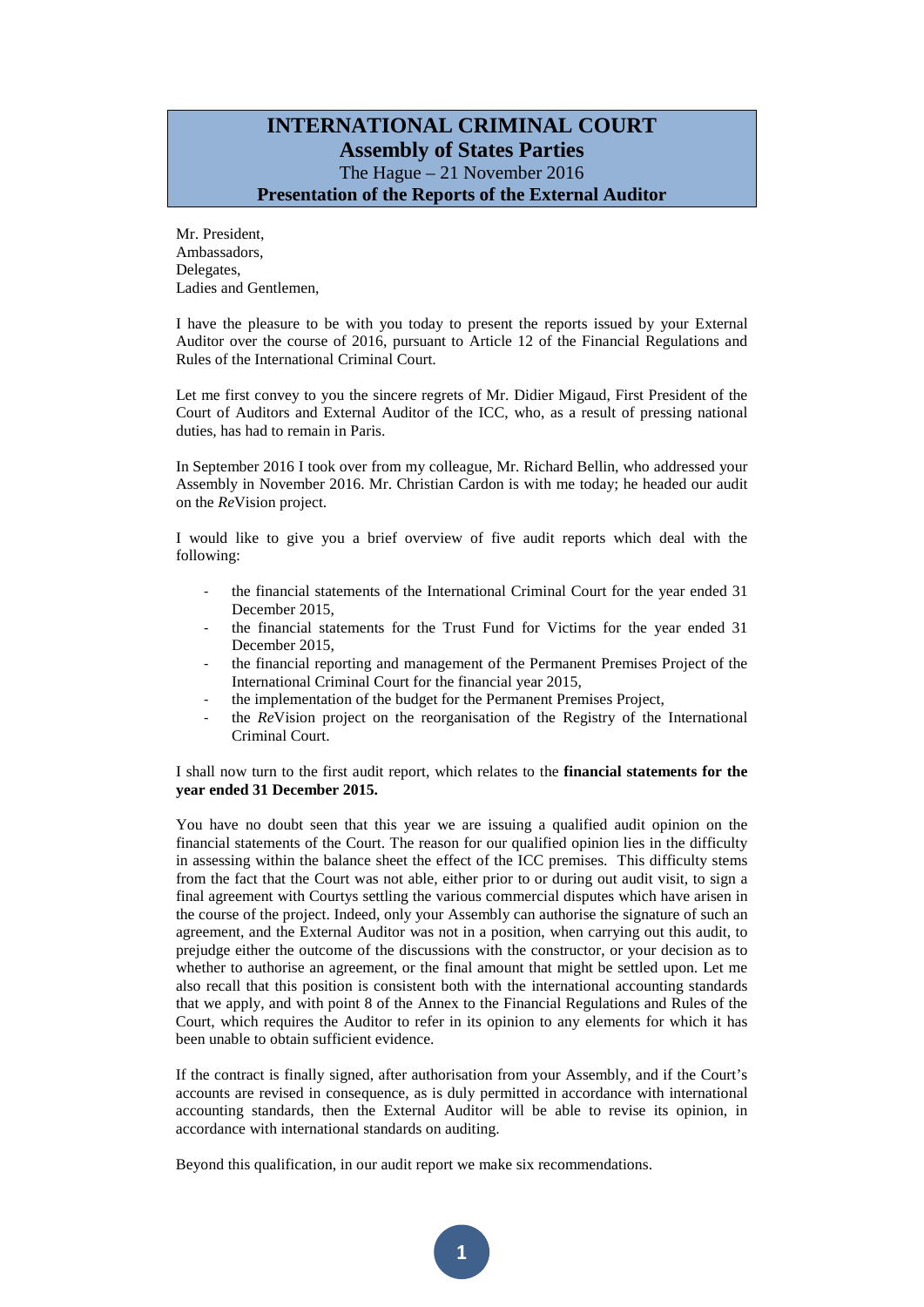The first recommendation is aimed, on the one hand, at putting in place a system to monitor the effective resources of the Court over the course of the year, which will allow for a clearer comparison with the staffing table in the budget, and, on the other hand, at performing payroll reconciliations. We have observed that steps could indeed be taken in this regard. The second recommendation is aimed at reclassifying spending on individual contractors and consultants by placing this within the category of service costs, so as to make it easier to read the accounts.

The following two recommendations relate to the permanent premises. On the one hand, it is recommended that a care and maintenance plan be finalised as soon as possible, and that the accounting implications be considered, and, on the other, that an amortization plan be agreed with the host country for the loan taken to finance part of the project, so as to provide details regarding the amortized capital, the interest and the annual payments due.

Lastly, the final two recommendations contained in our audit report may appear technical in nature but are key in order to ensure the continuing quality of the accounts: one relates to the configuration of the budgetary and accounting software, in order to better distinguish between the entries which have a budgetary impact and those which have an accounting impact; the other recommendation emphasises, in particular, the need to maintain stability and security of the accounting function within Registry groups.

I would like to take the opportunity to underscore the importance of each of these recommendations, which, beyond questions of accounting technique, are aimed at making it easier to read financial statements, and, by extension, to facilitate their use; in fact, accounts provide information which is complementary to budgetary data, which allows for a clearer picture of the financial situation.

With regard to the actual accounts themselves, we have noted in our report that the 2015 financial year ended in an accounting deficit of 6.7 M $\epsilon$  compared to a surplus of 1.8 M $\epsilon$  in 2014. This situation is, more specifically, the result of a significant increase in personnel expenses, of 12.5 M $\in$  i.e. an increase of + 14,5%, from 2014 to 2015.

I shall now turn to our **report on the financial statements of the Trust Fund for Victims.** We are issuing an unqualified opinion on these financial statements, which attests to their compliance with our accounting standards.

We are also making four recommendations in our report. They can be grouped together under the theme of strengthening internal control, with reference to which we would suggest a few courses of actions, concerning:

- first, the definition of the performance assessment criteria in the file documentation submitted by implementing partners, to facilitate the monitoring of these files and to permit comparisons;
- secondly, the provision of training in financial matters to officials responsible for field operations;
- thirdly, the need to include within the remit of officers in charge of field operations the obligation to conduct internal controls of the expenses incurred by implementing partners;
- and finally, to strengthen the personnel teams in the field.

In general, strengthening internal control over financial reporting also has a positive impact on the management of operations themselves, quite apart from the impact on the accounts and the budget. This is therefore a useful approach in all respects.

I shall now make a joint presentation to you of the findings and recommendations contained in our two reports concerning the permanent premises project. The first is our **report on the financial reporting and management of the permanent premises project**, and the second is the **audit report on budget implementation for the permanent premises project**.

With regard to the budgetary aspects of the project, we have found an overrun of approximately 5% of the total estimated cost, whichever assumptions taken and whichever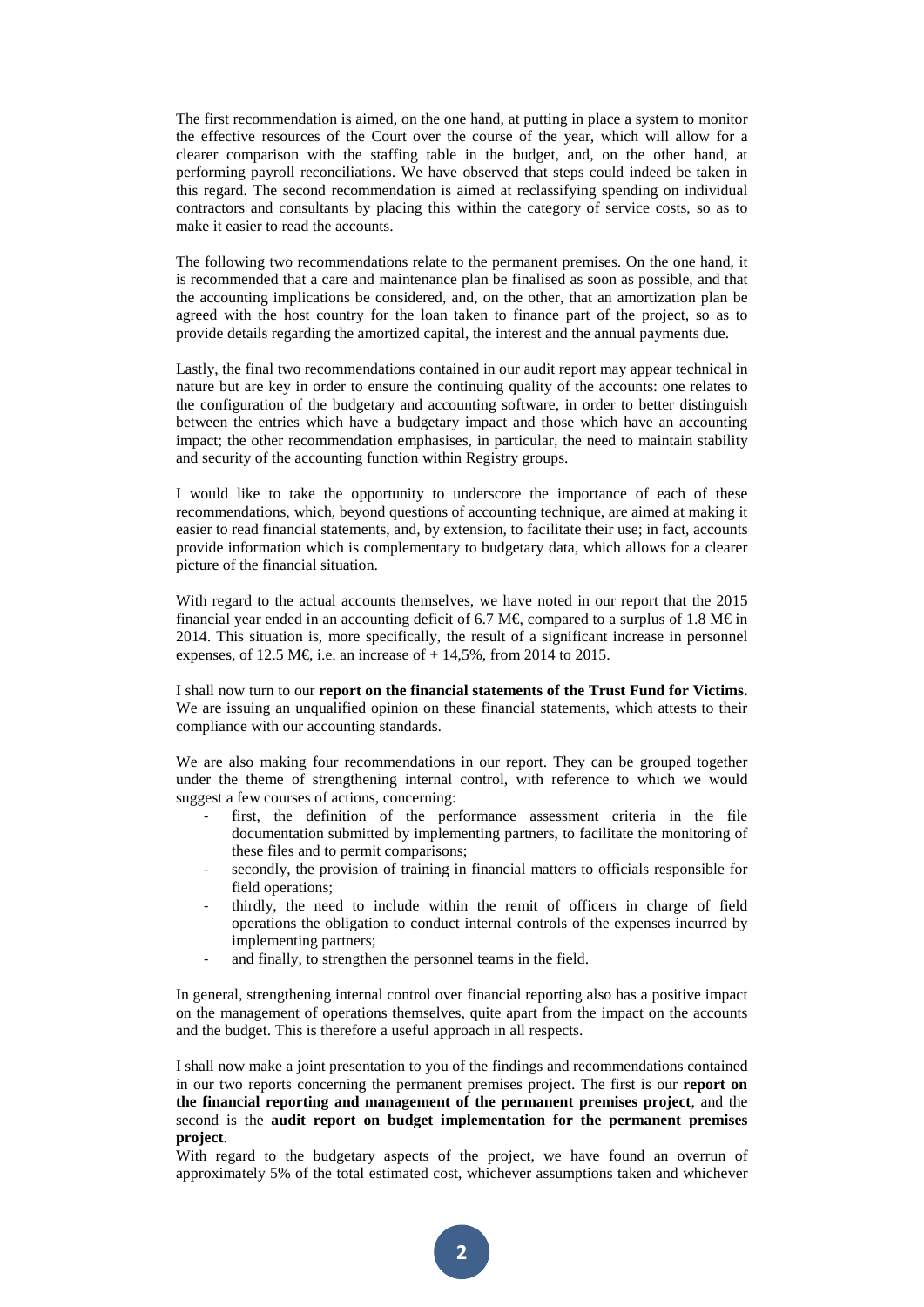points of comparison used. This overrun is minor compared to what is commonly seen in operations of the same scale.

The premises were delivered on time, and correspond to the initial specifications, even though construction defects have been observed.

We have, however, identified three types of weakness in the implementation of the budget for this project:

- the first weakness resides in the late decision, taken in 2013, to integrate the costs of the transition programme into the budget for the project, which undermined the overall structural parameters of the project, when certain budgetary risks then materialised;
- the second weakness relates to the system of governance of the project; we have found that the absence of the prior establishment of mechanisms for the feedback of information from the Project Director to the Oversight Committee has led to a certain distrust between the different groups involved in the project;
- the design and use of the contingency reserve have played a central role in the cost overruns, as a significant part (5.5 M $\oplus$  of this reserve – which totals 12.7 M $\oplus$  – was in fact unavailable as it was reserved for transactions which were not at all unforeseen in nature.

Other than the budgetary aspects, a first comment needs to be made about the future. The project does not come to an end with the delivery of the premises. We could even talk of the continuation of the project, at least in terms of it entering into its mature phase. It is important, in the first place for operational reasons, but also for budgetary reasons, to anticipate what future expenditures will be necessary for the transfer of reserves. Indeed we find somewhat unrealistic the assumption that there will be absolutely no transfer of reserves during the first ten years of use of the premises, i.e., until 2026, given that the Project Director's Office had already anticipated this need as of the sixth and ninth years – without taking into account the unforeseen elements already highlighted in earlier reports – in order to meet any potential requirement to ensure standards of high environmental quality.

Except for this first element, I shall not go into detail with regard to the nine recommendations contained in our two reports on the subject, but I would like to emphasise a few of them, which are of financial and operational significance, as these two aspects are inextricably linked: the preservation of the real estate assets of the ICC is first achieved through operational measures.

We recommend that the project director take every care to ensure, through the project manager, that steps are taken to verify the rectification of all construction defects. In this regard, we have seen that the company specialised in providing contracting assistance for the construction and which was supporting the Project Director, was increasingly given responsibilities that went beyond what would normally be given to such an assistant to the contracting authority; and, moreover, this fact contributed to the rise in costs for this service.

In addition, we recommend that the Security and Safety Section of the Court organize evacuation exercises in accordance with the legislation of the host country, and in coordination with the Dutch police and emergency services. This subject is not unconnected with the previous one: we have indeed seen that the Security and Safety Section has been much in demand as a result of the above-mentioned construction defects, which has meant that it has had to reduce, over time, the number of these evacuation exercises. We can see here the overlap between operational activity and budgetary impacts.

We also recommend that the Registry, on the one hand, organize a satisfaction survey with the users of the permanent premises, and, on the other, make available to these same users appropriate educational tools, relating, in particular, to electronic appliances (access management, office air-conditioning systems, audio-visual devices). There is therefore still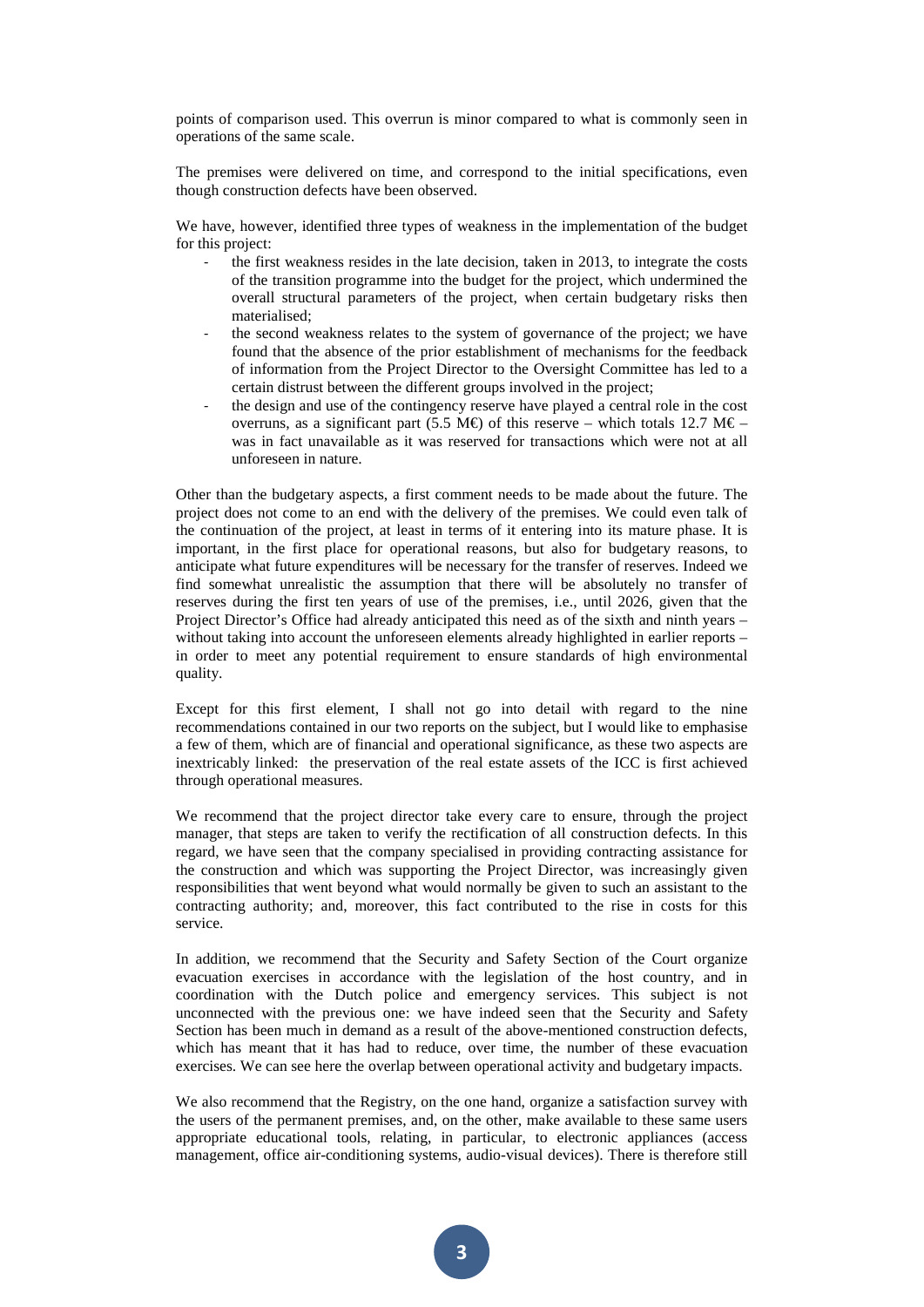some work to be done on this project, so as to make the best use of these premises, which are now the Court's headquarters.

I shall at this juncture finish my presentation with an overview of **our report on the** *Re***Vision project.**

The first point is one of method. For this audit, we carried out a preparatory mission during the month of April, followed by another mission during the month of September. We reviewed an abundant amount of documentation, several hundred pages long, and we carried out a great number of interviews.

Our conclusions are as follows. This project on the reorganization of the Registry of the ICC was justified both at a technical and at a political level. It has been duly completed within the timeframe established.

It has made it possible to redefine the values and principles of the Registry, to rationalise its organization into main divisions, to limit the number of direct reporting lines to the Registrar, to strengthen the capacities of field offices and their coordination structure, and to review the overall staffing structure, which represents a significant achievement.

The project has allowed for certain limited savings, linked to the abolition of 10.4 positions corresponding to a cost of 443.8 K $\epsilon$ , which has been more than offset as of 2016 by the increase in staffing numbers and funding triggered by the relocation to the Court's much larger permanent premises and by the increase in the number of cases before it.

The implementation of the *Re*Vision project has been challenged with reference to the following three issues:

- the recruitment of three external figures for the project team, without following the regulatory selection procedure, on the basis of the urgency of the project and the non-obligatory character of this selection procedure;
- **the modalities for the separation from service of certain staff members,** the regularity of which will only been known once the ruling of the Administrative Tribunal of the International Labour Organization has been given, following the appeals brought before it by various officials;
- **and the absence of prior authorisation of the Assembly of States Parties to make use of the reserve for possible commitments (EBLF)** to finance part of the cost of the project, a situation which, however, has since been regularised.

It is still too early to judge the long-term effectiveness of the project, because the process of implementation of a large number of recommendations on the question of method has barely begun, due, in particular, to their very detailed character and to the significant vacancy rates at the Registry.

We have four recommendations to make:

The first concerns the publication and dissemination to ICC staff of the final report of the *Re*Vision project, excluding confidential information on individual staff members.

The second concerns the need to put in place standard operating procedures and digital workflows, to help staff understand the new working methods to be applied within the Registry's structures as reorganised by the project.

If the definition of new working methods requires outside assistance, our third recommendation is that the requisite firm of consultants or specialists be selected following a competitive bidding process in compliance with ICC rules.

Finally, we recommend that the Registry publish a memorandum for the attention of the States Parties explaining the precise impact – in terms of the ICC's staffing and budgetary requirements – of the Court's relocation to the new premises and of the increase in judicial activity.